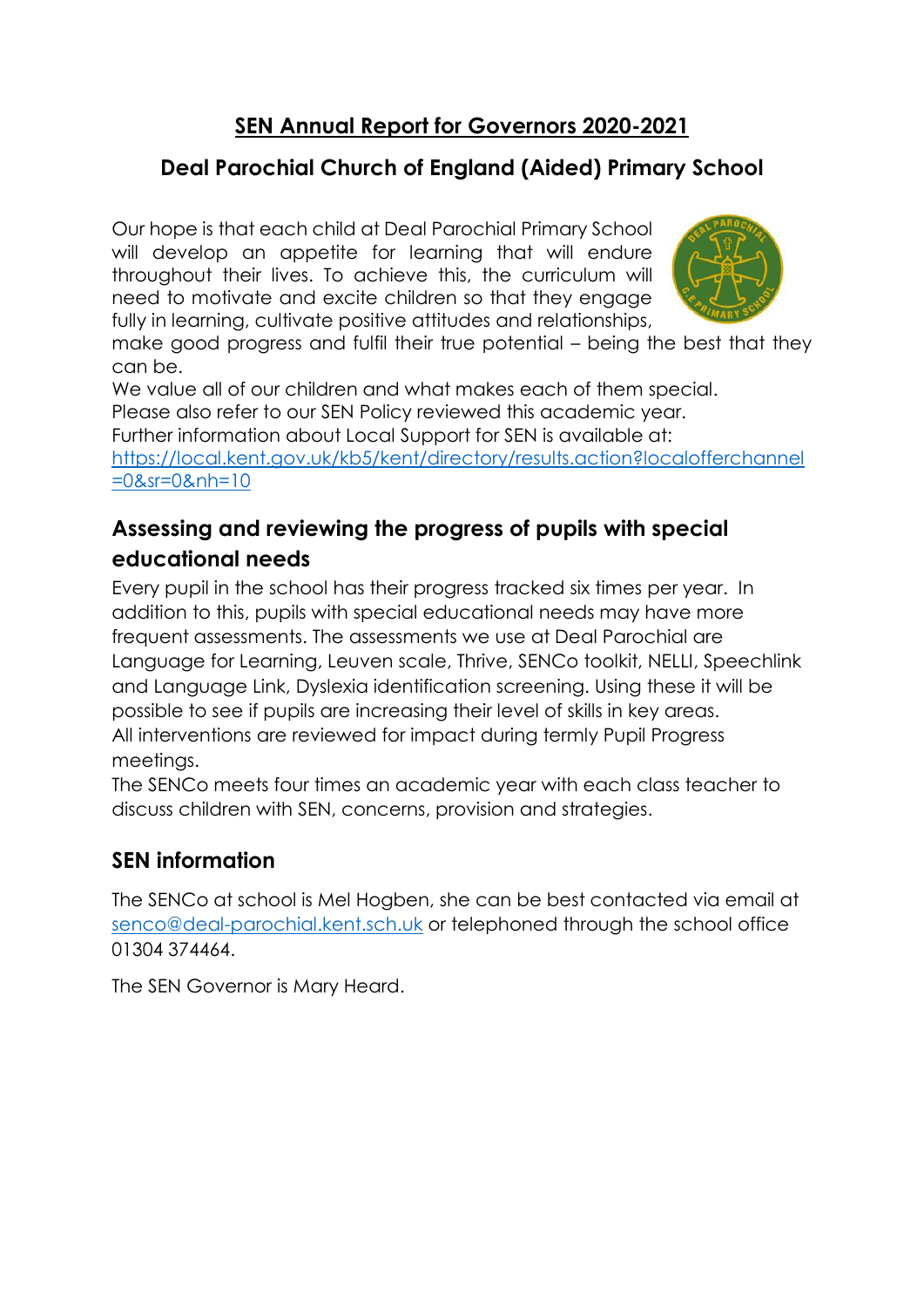| 2020-2021               | <b>Total SEN Support:</b><br>(give number and %<br>of roll)<br><b>National Average =</b><br>11.9% (Kent = $9.9\%$ ) | Total SSEN/EHCP: (give number<br>and $%$ of roll)<br>National Average = 2.8% (Kent =<br>$2.9\%$ |
|-------------------------|---------------------------------------------------------------------------------------------------------------------|-------------------------------------------------------------------------------------------------|
| <b>Total SEN</b>        | 43 children (21.1%)                                                                                                 | 6 children (2.9%)                                                                               |
| Total<br>monitoring/AEN | 22 children (10.8%)                                                                                                 |                                                                                                 |

| Year<br>Group   | <b>SEN Support</b><br>without HNF | <b>SEN Support</b><br>with HNF | SSEN / EHCP<br>without HNF | SSEN / EHCP<br>with HNF |
|-----------------|-----------------------------------|--------------------------------|----------------------------|-------------------------|
| Reception       | -3                                | ◠                              |                            | $\overline{2}$          |
| Yr1             | 3                                 |                                |                            |                         |
| Yr <sub>2</sub> | 3                                 | 3                              |                            |                         |
| Yr3             | 4                                 |                                |                            |                         |
| Yr 4            | 3                                 |                                |                            |                         |
| Yr <sub>5</sub> | 9                                 |                                |                            |                         |
| Yr 6            | 6                                 |                                |                            | 2                       |
| Total           | 31                                | 6                              |                            | 5                       |

| <b>Number</b><br>оf<br>pupils | C &  <br>Communication<br>& Interaction | <b>C&amp;I</b><br>and<br><b>PP</b> | C & L<br>Cognition &<br>Learning | C&L<br>and<br>PP | <b>SEMH</b><br>Social,<br>Emotional<br>& Mental<br>Health | <b>SEMH</b><br>and<br><b>PP</b> | PD & SN<br>Physical<br>Develop<br>ment &<br>Sensory<br>Need | PD <sub>&amp;</sub><br>SN and<br><b>PP</b> |
|-------------------------------|-----------------------------------------|------------------------------------|----------------------------------|------------------|-----------------------------------------------------------|---------------------------------|-------------------------------------------------------------|--------------------------------------------|
| $\mathsf{R}$                  | $\overline{4}$                          | $\overline{2}$                     |                                  |                  |                                                           |                                 |                                                             |                                            |
| Yr1                           |                                         |                                    | $\overline{2}$                   |                  |                                                           |                                 |                                                             |                                            |
| Yr2                           |                                         |                                    | $\overline{2}$                   |                  |                                                           |                                 |                                                             |                                            |
| Yr3                           |                                         | 3                                  |                                  |                  |                                                           |                                 |                                                             |                                            |
| Yr 4                          |                                         |                                    |                                  |                  |                                                           |                                 |                                                             |                                            |
| Yr <sub>5</sub>               | 3                                       |                                    | $\overline{2}$                   |                  |                                                           |                                 |                                                             |                                            |
| Yr 6                          | 3                                       |                                    |                                  | $\overline{2}$   |                                                           |                                 |                                                             |                                            |
| <b>Total</b>                  | 13                                      | 9                                  | 7                                | 5                |                                                           | 3                               | 3                                                           | $\overline{2}$                             |

#### **Funding 19/20**

Higher needs funding £ Top up funding £

The notional SEN budget for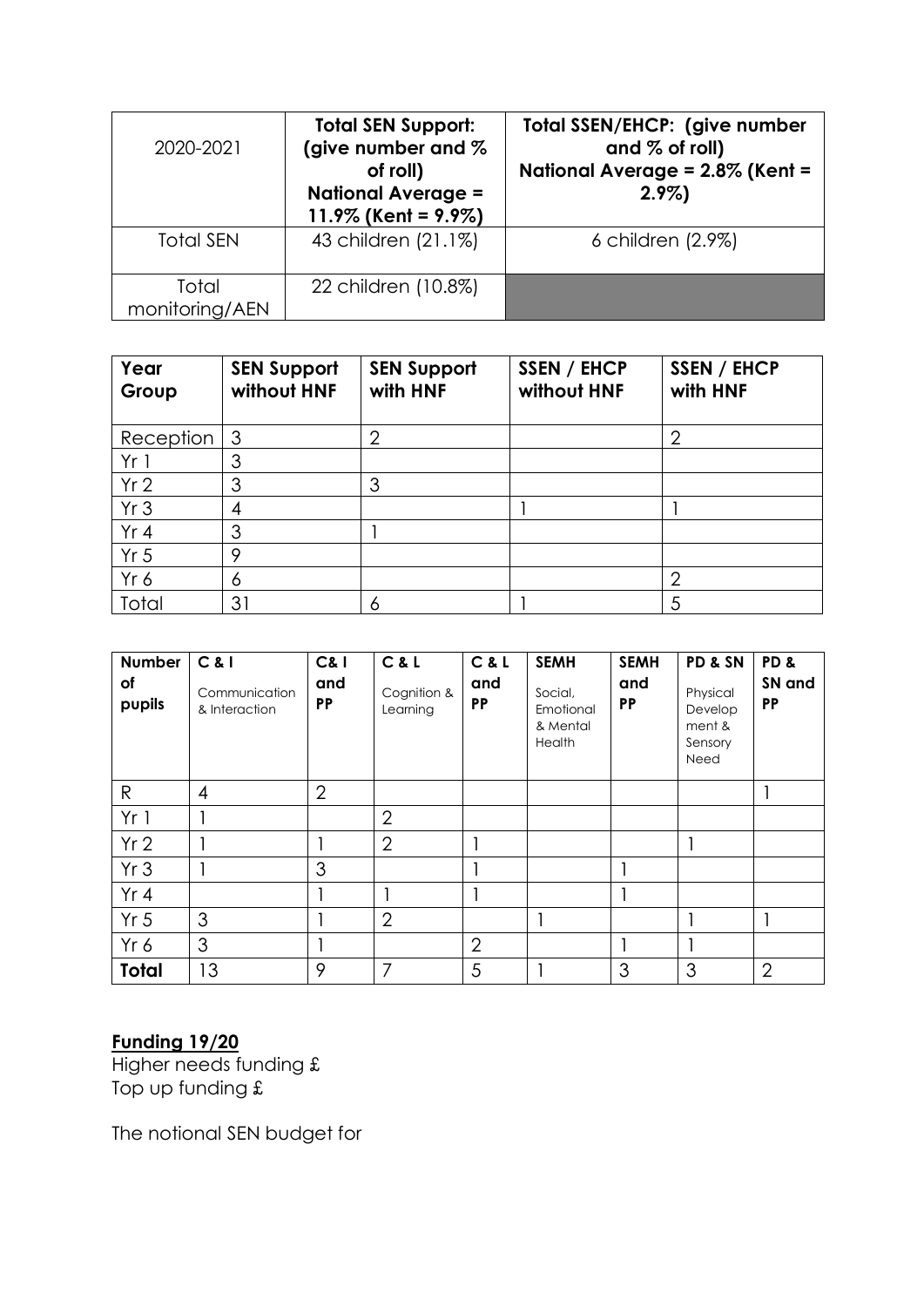### **Due to another Covid19 Lockdown there was no statutory assessment carried out, however, the school did carryout teacher assessments.**

### **Year 1 Phonics assessment**

| <b>School pass</b> | Local | <b>National</b> |
|--------------------|-------|-----------------|
|                    |       |                 |

#### **KS1 assessment results**

|          | Reading | Writing | <b>Maths</b> |
|----------|---------|---------|--------------|
| School   |         |         |              |
| Local    |         |         |              |
| National |         |         |              |

### **KS2 assessment results**

|          | Reading | Writing | <b>Maths</b> |
|----------|---------|---------|--------------|
| School   |         |         |              |
| Local    |         |         |              |
| National |         |         |              |

| $%$ non-<br>SEN/SEN | Reading | Writing | <b>Maths</b> |
|---------------------|---------|---------|--------------|
| Year R              |         |         |              |
| Year 1              |         |         |              |
| Year 2              |         |         |              |
| Year 3              |         |         |              |
| Year 4              |         |         |              |
| Year 5              |         |         |              |
| Year 6              |         |         |              |

| % all pupils with<br>SEN on track to<br>achieve All<br><b>Outcomes</b> | $> 50\%$ | $50%$ | <b>None</b> |
|------------------------------------------------------------------------|----------|-------|-------------|
|                                                                        | 75       | 18.1  | 6.9         |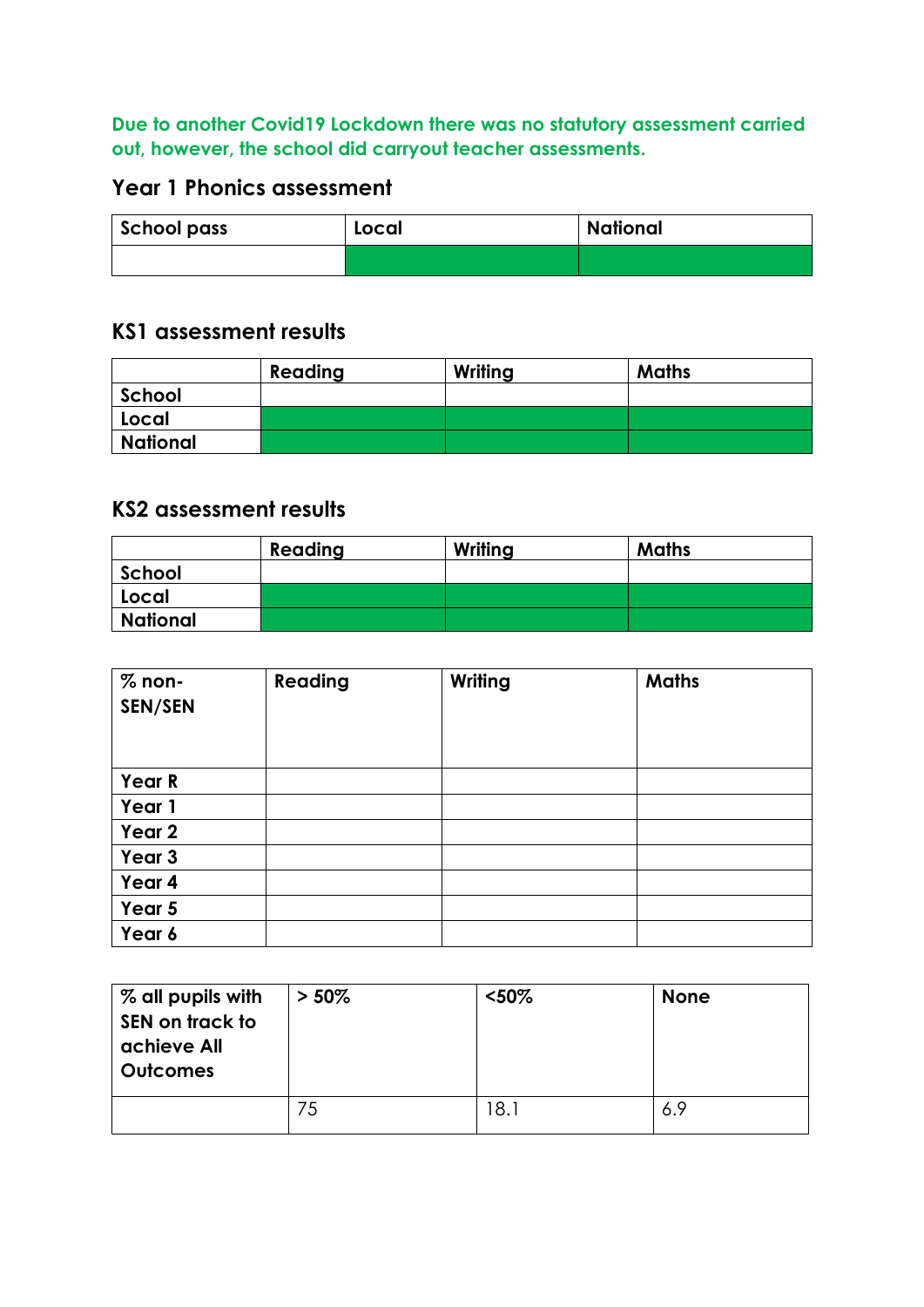| <b>Attendance 2020-2021</b>                 | % sessions missed due to overall absence    |                 |  |
|---------------------------------------------|---------------------------------------------|-----------------|--|
|                                             | School                                      | <b>National</b> |  |
| <b>Non SEN</b>                              |                                             |                 |  |
| <b>SEN support</b>                          | Difficult to measure<br>because of children |                 |  |
| <b>SEN with statement or</b><br><b>EHCP</b> | being in lockdown                           |                 |  |

### **Secondary destination**

This year we have 5 pupils with SEN moved to Goodwin Academy,1 went to specialist provision at Portal House, 1 moved out of Kent and 1 to Sir Roger Manwoods.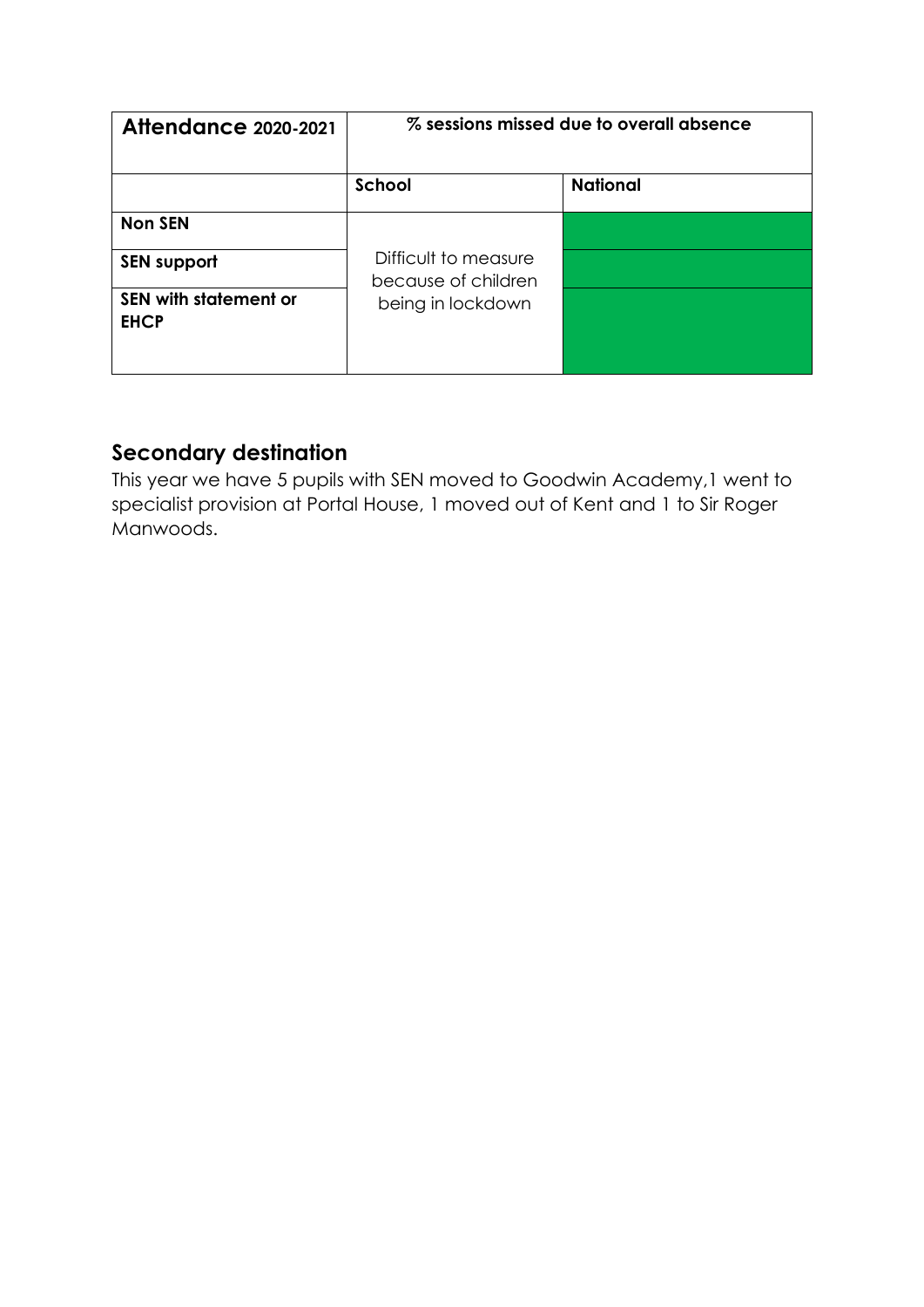# **An evaluation of the interventions used at school**

| Intervention                                     | <b>Focus</b>                                                                                                  | <b>Implications for 2020-</b><br>2021                                   |
|--------------------------------------------------|---------------------------------------------------------------------------------------------------------------|-------------------------------------------------------------------------|
| Social Skills<br>Small group                     | To encourage positive<br>interaction with peers                                                               | To continue with specific<br>children                                   |
| <b>Thrive</b><br>1:1 / small group               | To support the children<br>with SEMH needs                                                                    | Greatly impacted by the<br>need for bubbles and<br>not crossing bubbles |
| Self-esteem<br>Small group                       | To support children with<br>poor self-esteem                                                                  | To continue for specific<br>children                                    |
| Colour Monster<br>Small group                    | To support children to<br>name and tame their<br>emotions                                                     | To continue for specific<br>children                                    |
| Draw and Talk<br>1:1                             | To support children<br>processing life incidents                                                              | To continue for specific<br>children                                    |
| Incredible 5-point<br>scale<br>1:1 / small group | To support children with<br>difficulty managing<br>their emotions                                             | To continue with specific<br>children                                   |
| Speechlink<br>1:1                                | To support children with<br>sound pronunciation<br>difficulties                                               | To continue following<br>assessment                                     |
| <b>NELLI</b><br>Small group                      | To encourage<br>confident speaking                                                                            | To take place rigorously<br>with identified groups                      |
| Phonics: multisensory<br>Small group             | To develop phonic skills<br>using all senses                                                                  | To continue within EYFS<br>and KS1                                      |
| Phonics<br>Small group                           | To improve phonic<br>knowledge                                                                                | To continue with specific<br>children struggling with<br>literacy       |
| <b>Reading Recovery</b><br>1:1                   | To raise reading<br>attainment                                                                                | To continue with children<br>assessed appropriate                       |
| <b>Building Reading</b><br>Stamina<br>1:1        | To improve reading<br>attainment                                                                              | To continue with children<br>deemed appropriate                         |
| 1:1 Reading                                      | To improve reading<br>attainment, particularly<br>KS1 and children that<br>do not read often out<br>of school | To continue                                                             |
| Reading<br>Comprehension<br>1:1 / small group    | To improve children's<br>comprehension of texts                                                               | To continue when<br>appropriate                                         |
| Inference<br>1:1                                 | To improve children's<br>ability to infer meaning<br>from text                                                | To continue when<br>appropriate                                         |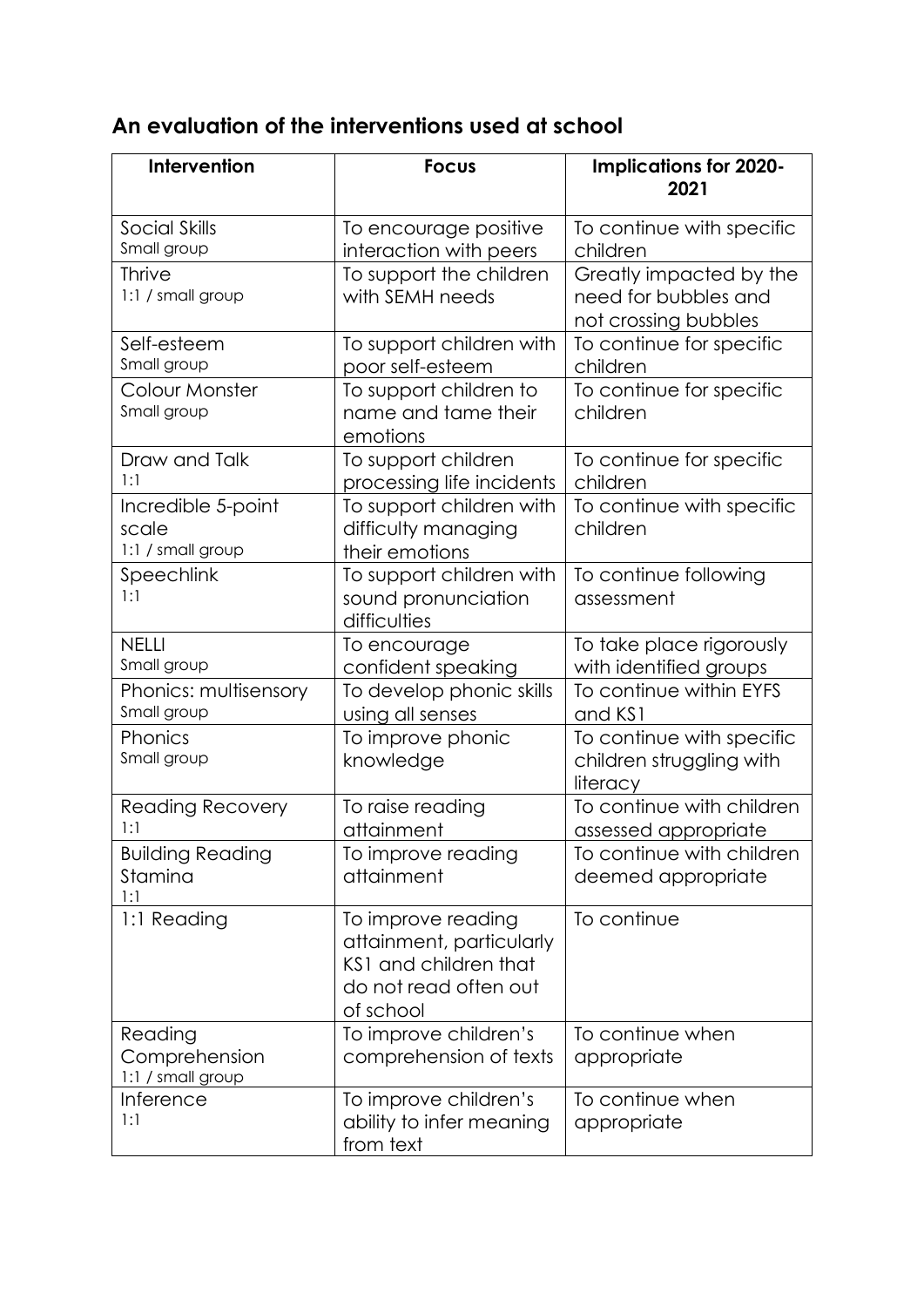| <b>Beat Dyslexia</b><br>1:1 / small group   | Specific programme for<br>children identified with<br><b>Dyslexic tendencies</b>                                                                 | To continue when<br>appropriate                   |
|---------------------------------------------|--------------------------------------------------------------------------------------------------------------------------------------------------|---------------------------------------------------|
| Clever hands<br>Small group                 | To strengthen children's<br>fine motor skills to aid<br>writing development                                                                      | To continue when<br>needed                        |
| Handwriting<br>1:1 / small group            | To improve children's<br>handwriting skills                                                                                                      | To continue when<br>needed                        |
| Fizzy<br>1:1 / small group                  | To strengthen children's<br>gross motor skills to aid<br>balance and control                                                                     | To continue when<br>needed                        |
| <b>Sensory Circuit</b><br>1:1 / small group | To improve levels of<br>attention and focus,<br>helping to reduce<br>imbalances and<br>redirect positively those<br>with lots of energy.         | To continue with specific<br>children             |
| <b>Reading Recovery</b><br>writing          | To raise children's<br>writing attainment                                                                                                        | To continue with specific<br>children             |
| Writing focus                               | To improve children's<br>writing progress                                                                                                        | To continue with specific<br>children             |
| <b>Touch Typing</b>                         | To improve children's<br>speed and stamina<br>using a computer<br>keyboard, supporting<br>the use of technology<br>for extended writing<br>tasks | To continue with specific<br>children             |
| Clicker 7                                   | To develop literacy skills                                                                                                                       | To continue with specific<br>children/whole class |
| Maths club                                  | To raise children's<br>attainment in<br>numeracy                                                                                                 | To continue with specific<br>children             |

The academic year has been a challenge for interventions with the pandemic causing lockdowns, the need for bubbles and reduced afterschool clubs taking place. Our teaching and support staff have still managed to tackle some elements as much as possible and acting as soon as possible

# **Staff training**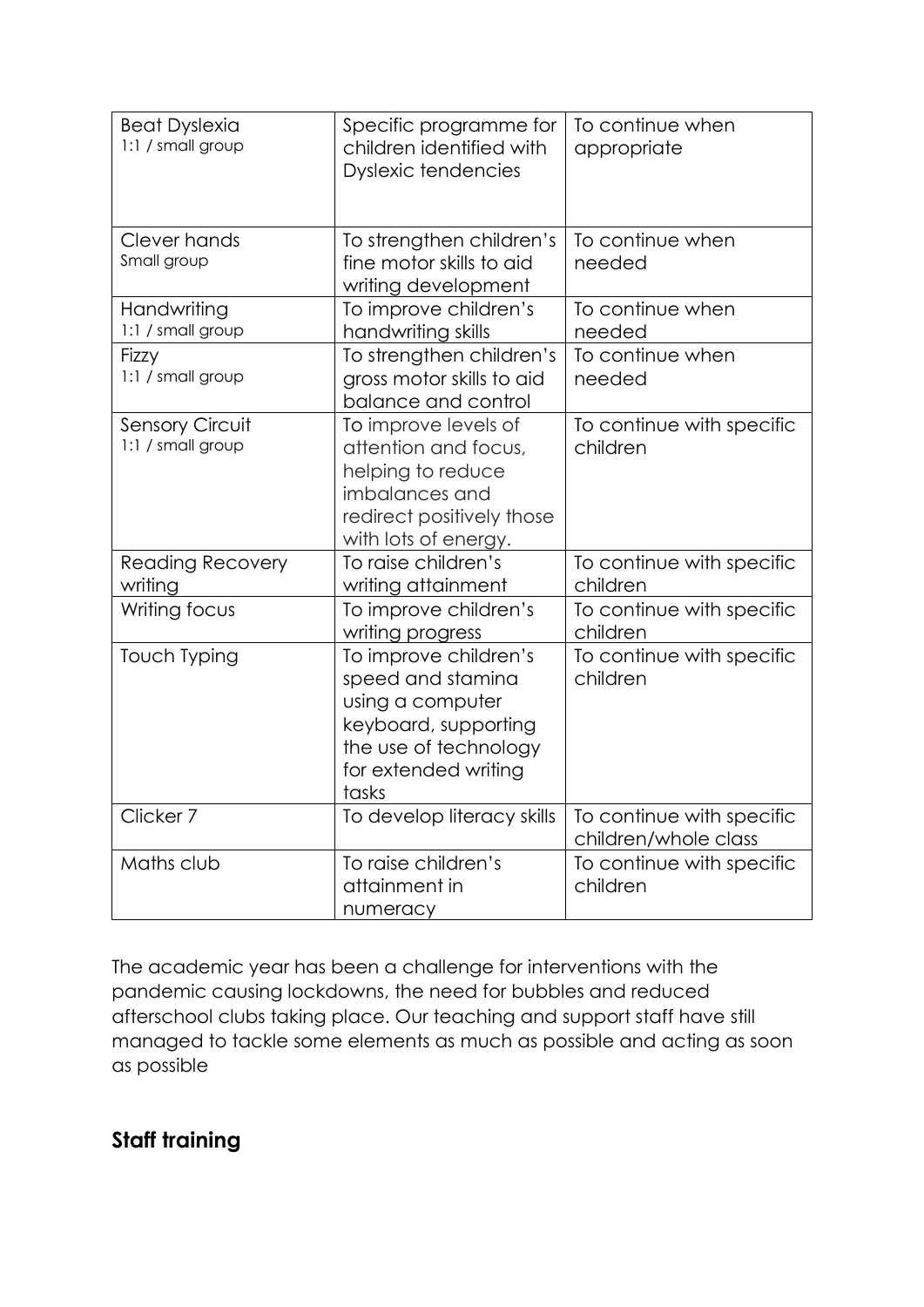| <b>SEN Training 2019-2020</b>                   | Attendees (whole staff or individual)                                        |
|-------------------------------------------------|------------------------------------------------------------------------------|
| Whole school safeguarding                       | Whole school staff                                                           |
| SEMH champions CPD                              | SENCo                                                                        |
| Mindfulness                                     | <b>SENCo</b>                                                                 |
| <b>Team Teach training</b>                      | Staff that needed to have new or<br>refreshed                                |
| TA revisiting standards and<br>safeguarding     | TAs over three sessions                                                      |
| Resilience group meetings                       | SENCo, Thrive practitioner, Sports TA,<br>LSA, TA and breakfast club manager |
| <b>Building resilience</b>                      | <b>SENCo</b>                                                                 |
| Improving family involvement                    | <b>SENCo</b>                                                                 |
| SEMH Mainstream core standards<br>working group | SENCo                                                                        |
| <b>Head Start event</b>                         | SENCo and Thrive practitioner                                                |
| <b>Bereavement</b>                              | SENCo, Thrive practitioner, one<br>teacher and one TA - online               |
| Language for Learning: memory and<br>language   | SENCo, one teacher - fed back in staff<br>meeting                            |
| ASD and SEND supporting back to<br>school       | <b>SENCo</b>                                                                 |
| Phonics                                         | $TAs - online$<br>Teachers - online                                          |
| <b>Dyslexia</b>                                 | $TAs - online$                                                               |
| Key skills for key workers                      | Specific TAs - online                                                        |
| NSPCC SEN safeguarding                          | SENCo - online                                                               |

### **SEN Action Plan**

#### **2019-2020 reflection**

This year has obviously been different to every other year because of the Covid 19 lockdown situation. Throughout the whole time our vulnerable and SEN children remained at the front of our concerns. We maintained quality and regular communication with the children and their families. Monitoring their learning access through Purple Mash and making weekly contact with our most vulnerable families as well as daily hot meal deliveries for our Pupil Premium children.